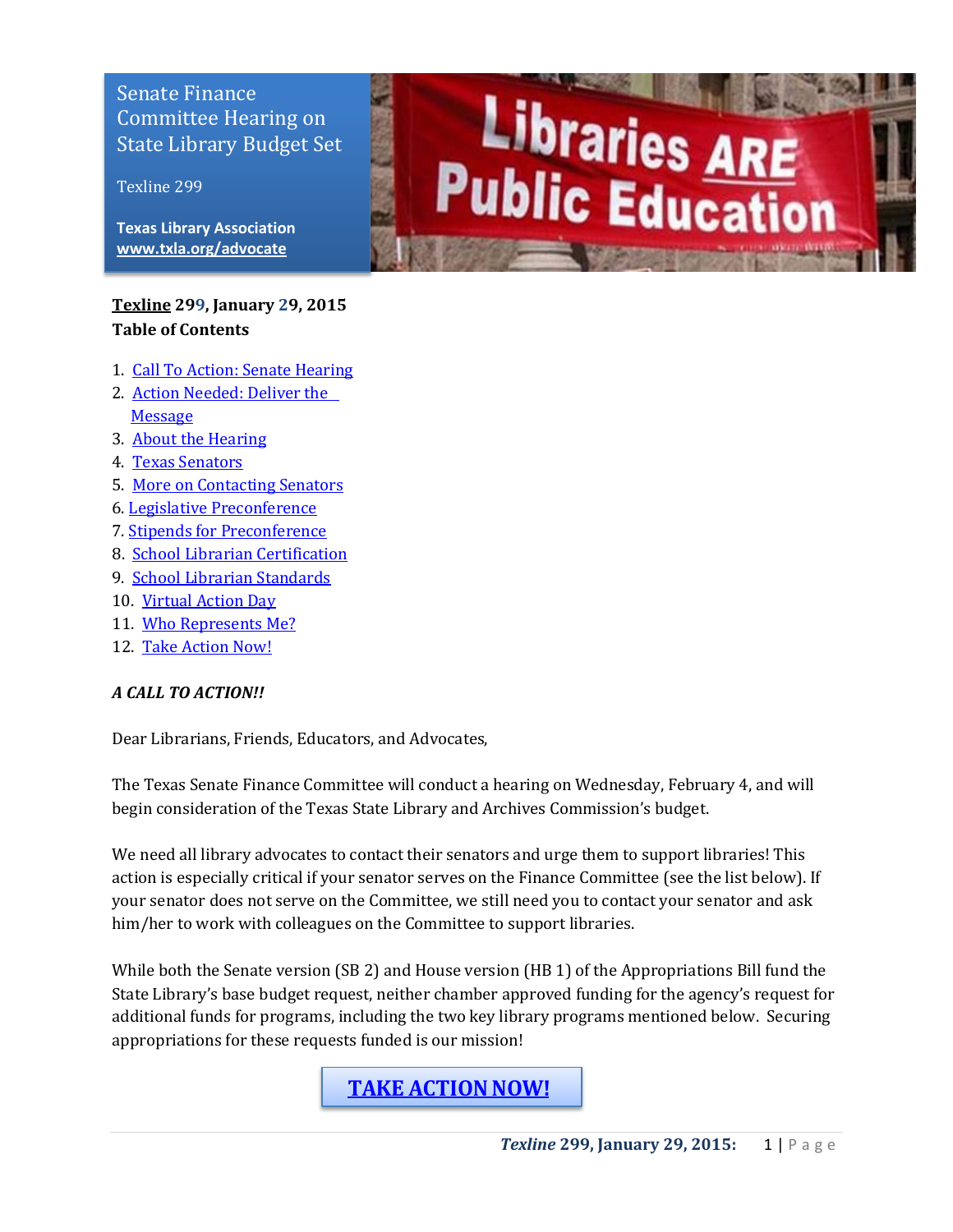# **Action Needed: Deliver the Message!**

The Message: **Support for the full budget and exceptional items requests of the Texas State Library and Archives Commission (Article I/General Government). We ask you to support the educational and workforce infrastructure in your district by supporting the following library-related initiatives.**

**Shared Digital Content**: \$6.4 million to build digital educational collections. Through TexShare (for public and college library users) & TexQuest (for K-12 public schools), libraries support education and economic development through shared digital content.

This program leverages the purchasing power of the state and reaps enormous savings. A conservative Return on Investment (ROI) for this service shows that, for every \$1 spent, taxpayers gain \$8 of valuable resources.

**Funds for Libraries in Support of Workforce and Economic Development**: \$550,000 to train and help equip libraries of all types to support the Texas workforce. Libraries provide a central path for meeting the state's priorities of establishing educational opportunities, creating a favorable environment for business, and increasing literacy.

Throughout the state, libraries and local Workforce Solutions offices are partnering to meet the demands for worker training programs. However, these efforts are only a fraction of the activity that could be undertaken. With additional training, the State Library can position many of the state's libraries to increase their programming and leverage resources and opportunities.

- $\triangleright$  A one page handout [\(BUDGET PRIORITIES\)](http://www.txla.org/sites/tla/files/Advocate/84th_Library_Budget_Issues.pdf)
- S Click on [TLA's Advocate!](http://www.txla.org/take-action) site for links to legislator look-up tools and other resources.
- $\triangleright$  See TLA's advocacy page for additional information on contacting legislators: <http://www.txla.org/advocacy-how-to>

## <span id="page-1-0"></span>**About the Hearing**

When: Wednesday, February 4th Time: 9:00 am Room: E1.036

The Texas State Library is scheduled 6th (out of 8) agencies on the roster for that day. However, the Committee can take agency information in any order.

See the **full agenda** for instructions on testimony, etc.

Budget hearings are an interesting process. Often, advocates find themselves listening through hours of testimony, as there is no guaranteed time for agency presentations or public testimony. Changes in scheduling are common. That being said, it is so incredibly important to have advocates who are committed. Nothing is more powerful than persuasive testimony!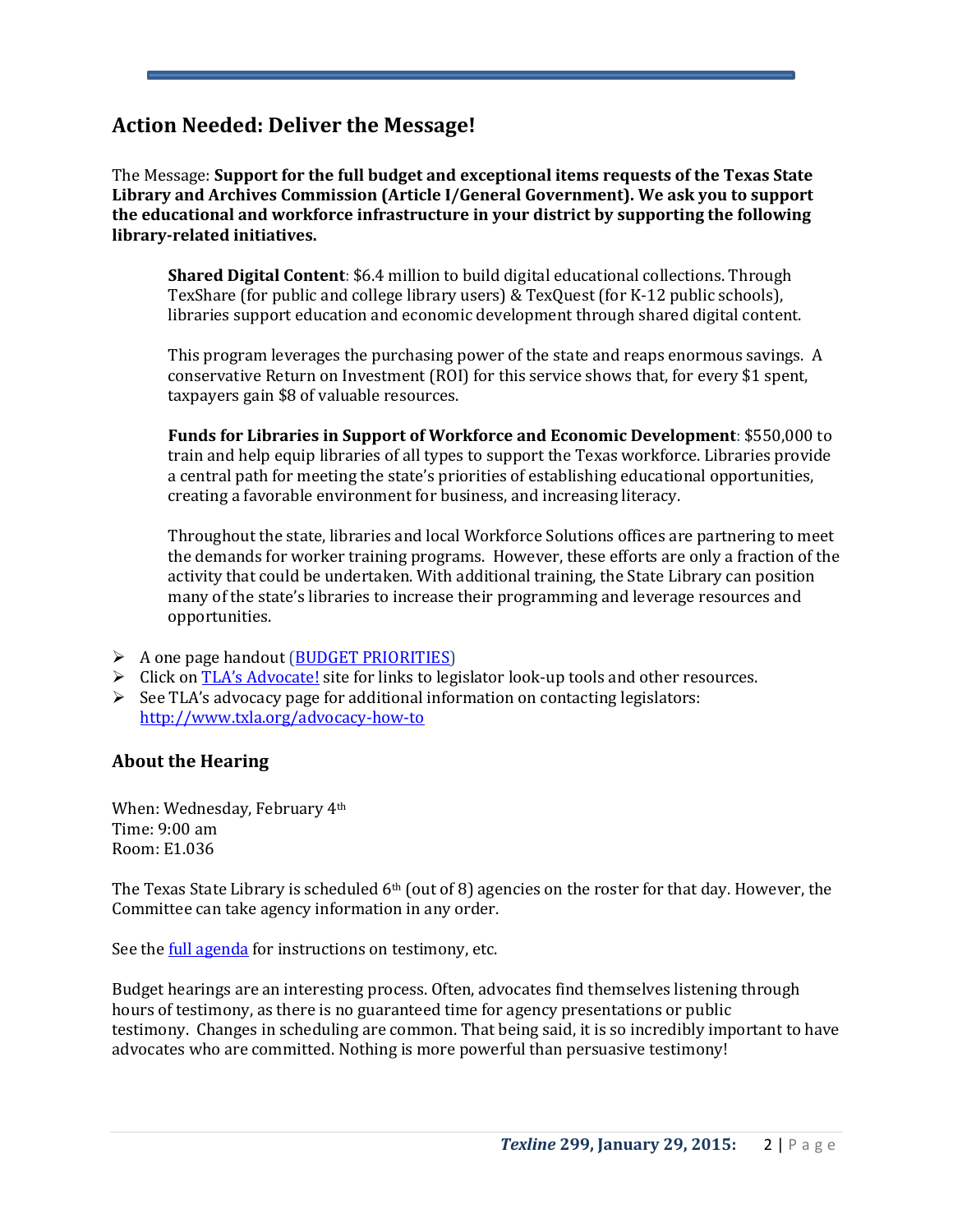We invite you to take part is this exciting democratic process. If you would like to travel to Austin to testify, contact [Gloria Meraz.](mailto:gloriam@txla.org)

# <span id="page-2-0"></span>**Texas Senators**

Note: The mailing address for all senators is: Senator First Name Last Name Capitol Station P.O. Box 12068 Austin, TX 78711

**Senators Serving on the Finance Committee**

**District 1[: Senator Kevin Eltife](mailto:Kevin.Eltife@senate.state.tx.us)**; 512-463-0101 **District 3[: Senator Robert Nichols](mailto:Robert.Nichols@senate.state.tx.us)**; 512-463-0103 **District 5[: Senator Charles](mailto:Charles.Schwertner@senate.state.tx.us) Schwertner**; 512-463-0105 **District 7[: Senator Paul Bettencourt](mailto:Paul.Bettencourt@senate.state.tx.us)**; 512-463-0107 **District 9[: Senator Kelly Hancock](mailto:Kelly.Hancock@senate.state.tx.us)**; 512-463-0109 **District 11: [Senator Larry Taylor](mailto:Larry.Taylor@senate.state.tx.us)**; 512-463-0111 **District 12: [Senator Jane Nelson](mailto:Jane.Nelson@senate.state.tx.us)**; 512-463-0112 **District 14: [Senator Kirk](mailto:Kirk.Watson@senate.state.tx.us) Watson**; 512-463-0114 **District 15: [Senator John Whitmire](mailto:John.Whitmire@senate.state.tx.us)**; 512-463-0115 **District 17: [Senator Joan Huffman](mailto:Joan.Huffman@senate.state.tx.us)**; 512-463-0117 **District 18: [Senator Lois Kolkhorst](mailto:Lois.Kolkhorst@senate.state.tx.us)**; 512-463-0118 **District 19: [Senator Carlos Uresti](mailto:Carlos.Uresti@senate.state.tx.us)**; 512-463-0119 **District 20: [Senator Juan "Chuy" Hinojosa](mailto:Juan.Hinojosa@senate.state.tx.us)**; 512-463-0120 **District 23: [Senator Royce West](mailto:Royce.West@senate.state.tx.us)**; 512-463-0123 **District 31: [Senator Kel Seliger](mailto:Kel.Seliger@senate.state.tx.us);)** ; 512-463-0131

## **All should contact: Lt. Governor Dan Patrick: (512) 463-0001**

#### **All Other Senators**

**District 2: [Senator Bob Hall;](mailto:Bob.Hall@senate.state.tx.us)** 512-463-0102 **District 4[: Senator Brandon Creighton](mailto:Brandon.Creighton@senate.state.tx.us)**; 512-463-0104 **District 6: [Senator Sylvia Garcia](mailto:Sylvia.Garcia@senate.state.tx.us)**; 512-463-0106 **District 8[: Senator Van Taylor](mailto:Van.Taylor@senate.state.tx.us)**; 512-463-0108 **District 9: [Senator Kelly Hancock](mailto:Kelly.Hancock@senate.state.tx.us)**; 512-463-0109 **District 10: [Senator Konni Burton](mailto:Konni.Burton@senate.state.tx.us)**; 512-463-0110 **District 13: [Senator Rodney Ellis](mailto:Rodney.Ellis@senate.state.tx.us)**; 512-463-0113 **District 16: [Senator Don Huffines](mailto:Don.Huffines@senate.state.tx.us)**; 512-463-0116 **District 17: [Senator Joan Huffman](mailto:Joan.Huffman@senate.state.tx.us)**; 512-463-0117 **District 21: [Senator Judith Zaffirini](mailto:Judith.Zaffirini@senate.state.tx.us)**; 512-463-0121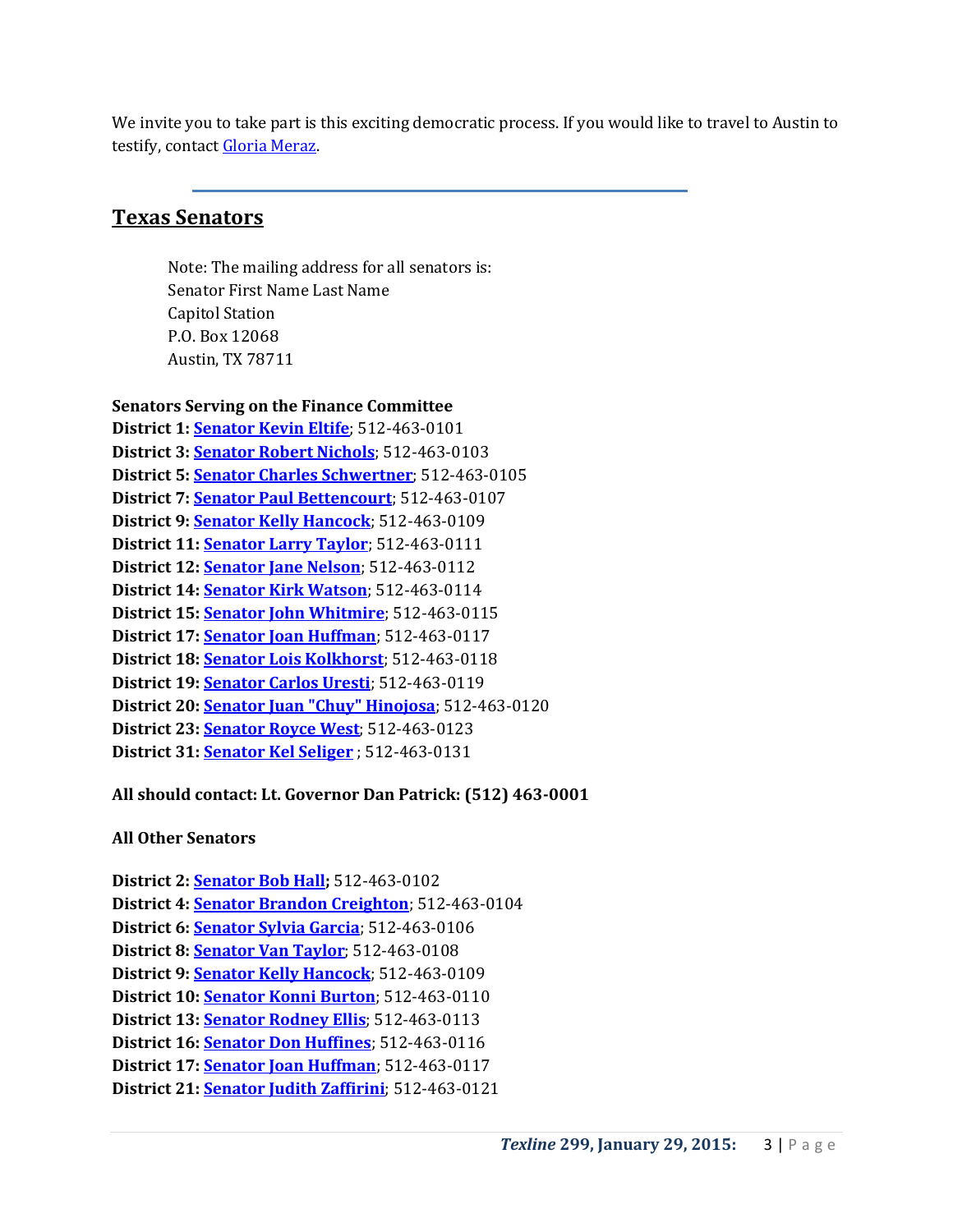```
District 22: Senator Brian Birdwell; 512-463-0122 
District 24: Senator Troy Fraser; 512-463-0124 
District 25: Senator Donna Campbell; 512-463-0125 
District 26: Senator Leticia Van de Putte; 512-463-0126 
District 27: Senator Eddie Lucio; 512-463-0127 
District 28: Senator Charles Perry; 512-463-0128 
District 29: Senator Jose Rodriguez; 512-463-0129 
District 30: Senator Craig Estes; 512-463-0130
```


<span id="page-3-2"></span>To find out **who represents you**, click on the button at the left.

For the most accurate data, be sure to include your full 9-digit zip code.

# **[TAKE ACTION NOW!](http://cqrcengage.com/alatx/home)**

# <span id="page-3-0"></span>**More on Contacting Senators**

1) If you are calling the office:

- $\triangleright$  Ask to speak to the staff person working on Finance.
- $\triangleright$  When you get that person, introduce yourself, tell them you are a constituent, and tell them you are calling to ask for the Senator's support of library funding.
- $\triangleright$  Mention that the State Library's hearing is set for Wednesday, Feb. 4, and you want to speak to them on a couple of library requests: 1) Shared Digital Content (TexShare and TexQuest) and 2) funding for library workforce training.
- $\triangleright$  You can use the talking points provided here as you cover these issues briefly with the staffer.
- $\triangleright$  Ask if s/he has any questions and thank them. It's that easy!
- 2) To learn more about contacting legislative offices: read the TLA Advocacy Primer.

## <span id="page-3-1"></span>**School Librarian Certification**

The State Board for Educator Certification (SBEC) will meet on March 6, 2015 in Austin. One of the items up for discussion is the certification of school librarians. SBEC members will review the various components of the certification requirements, including the critical element of two years of teaching experience.

TLA's Texas Association of School Librarians (TASL) has been hard at work drafting information for SBEC members. Additionally, TLA worked with SBEC in providing information and support as SBEC gathered school library representatives to discuss the criteria and make recommendations. A taskforce met in November and offered key points for consideration. The TASL and TLA position was conveyed to SBEC in a letter submitted by TASL leaders. See: [School Librarians are Teachers.](http://www.txla.org/sites/tla/files/Advocate/TASL%20SBECletter%201-8-15.pdf)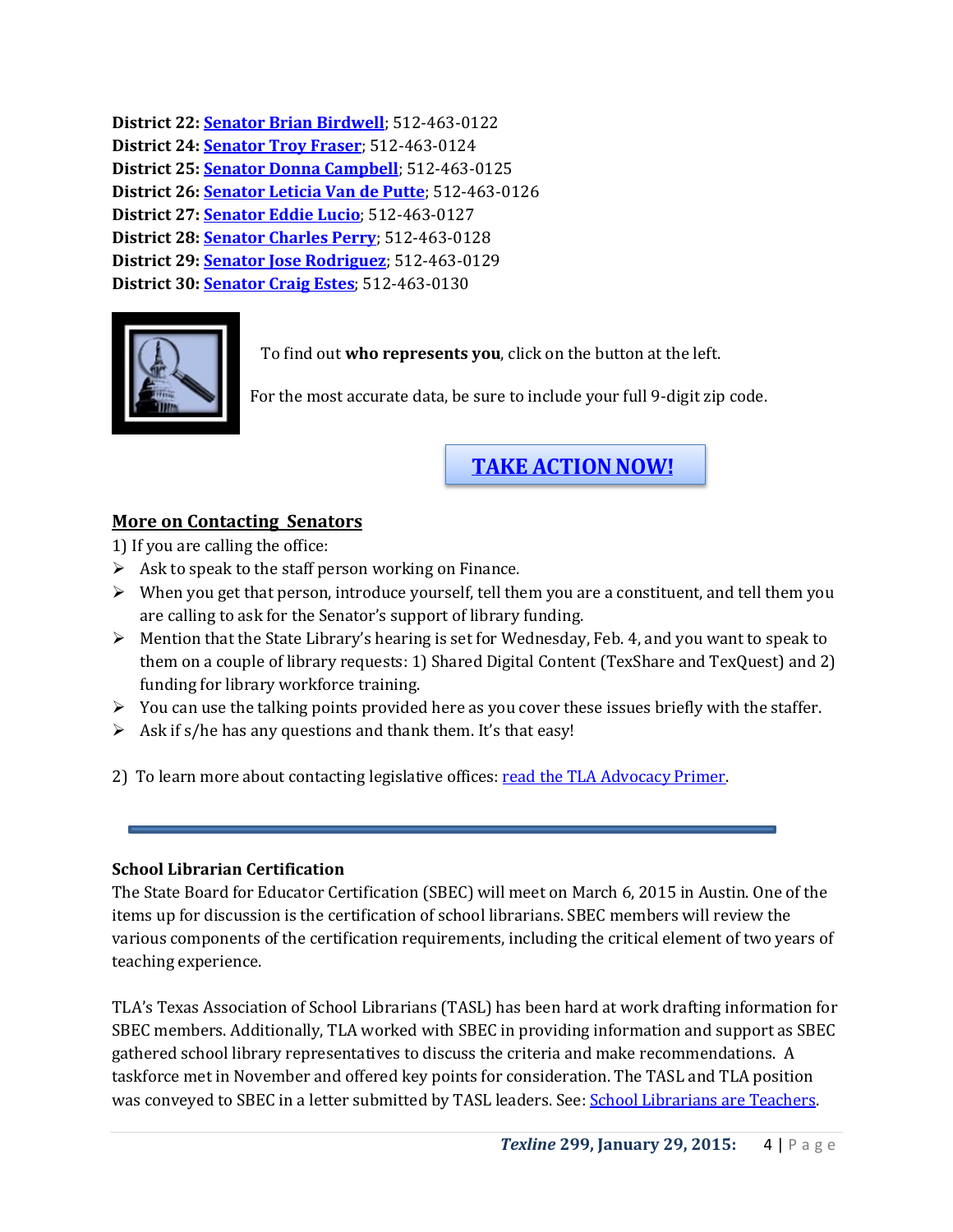Agenda information for the March 6 meeting will be available at the [SBEC website](http://tea.texas.gov/About_TEA/Leadership/State_Board_for_Educator_Certification/SBEC_Meetings/State_Board_for_Educator_Certification_Meetings/) along with information on contacting members of the Board.

### <span id="page-4-0"></span>**School Library Standards**

The Texas State Library and Archives Commission has been asked to make a presentation on the School Library Standards to the State Board of Education (SBOE). This update will be an agenda item in the regular SBOE meeting scheduled February 11-13, 2015 in Austin. The agenda has not been finalized, and updated information is available at:

[http://tea.texas.gov/About\\_TEA/Leadership/State\\_Board\\_of\\_Education/SBOE\\_-](http://tea.texas.gov/About_TEA/Leadership/State_Board_of_Education/SBOE_-_State_Board_of_Education/) [\\_State\\_Board\\_of\\_Education/.](http://tea.texas.gov/About_TEA/Leadership/State_Board_of_Education/SBOE_-_State_Board_of_Education/)

TSLAC is working to begin the process of updating the School Library Standards, and as state statute stipulates, the agency must work TEA on the process. The update being presented to the SBOE is an important step in moving the process forward. The School Library Standards were last revised several years ago, and Texas students, teachers, education stakeholders, and librarians will benefit from updated standards reflective of quality school library programs today.



#### <span id="page-4-1"></span>**February 12, 2015 is VIRTUAL ACTION DAY!**

**Speak out for libraries**! Make Library Virtual Action Day your own. Be as creative as you want! The important thing is to deliver the message: **SUPPORT THE FUNDING REQUESTS FOR STATEWIDE LIBRARY PROGRAMS!** Take the time to contact your state senator and representative on this day. They must hear from you! Tell them about the incredible services your library provides.

Recruit friends to join the effort! Make a commitment to get others involved. Organize a letterwriting campaign, tweet-up, and other virtual campaigns and activities to get people talking about libraries. Have supporters create videos and send links to them to your elected officials. It is particularly important to have administrators, city or county officials, and parents contact elected officials on behalf of libraries and library users.

Please be sure to let TLA know of your activities by posting on our social media platforms. Help us help libraries statewide!